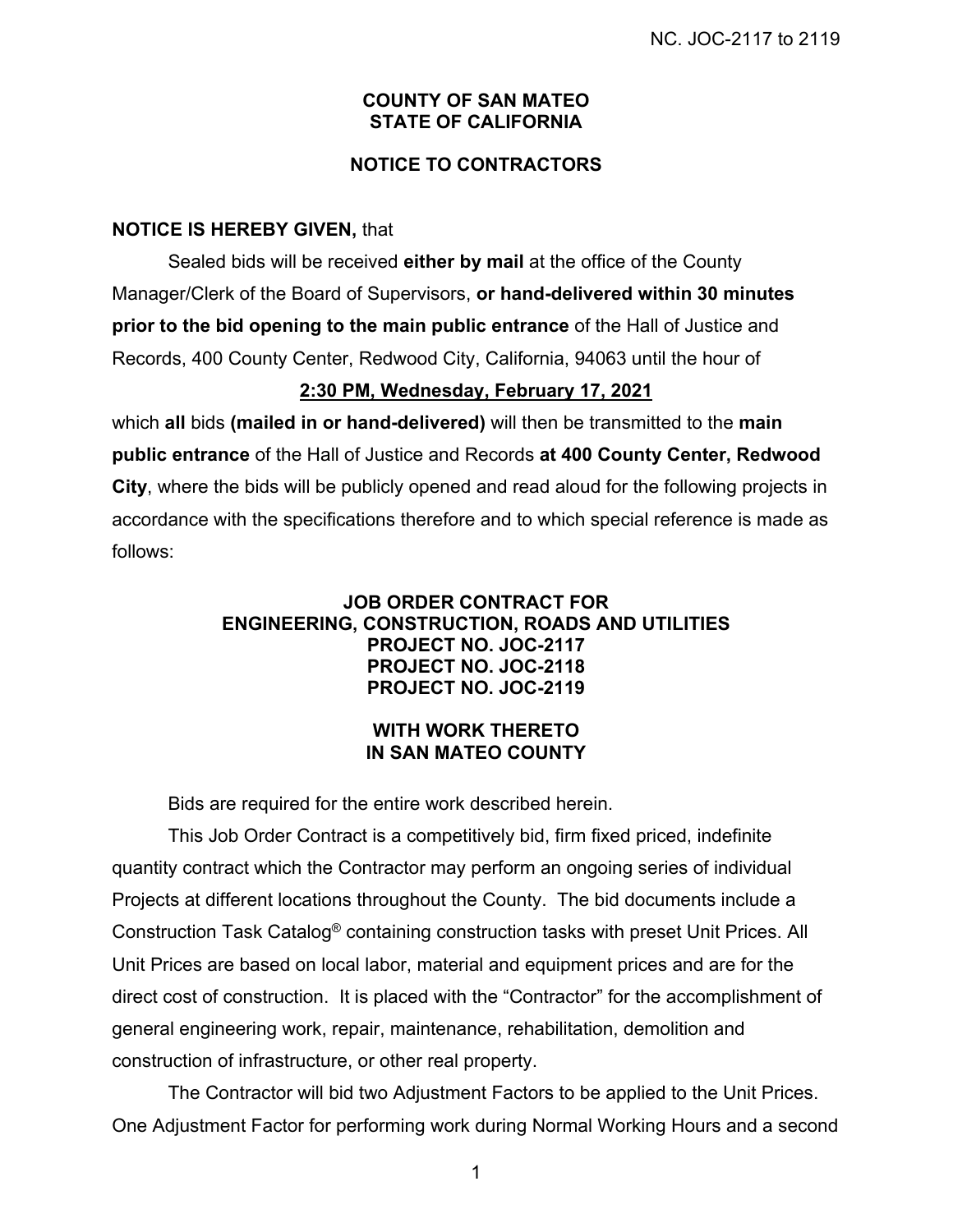Adjustment Factor for performing work during Other Than Normal Working Hours. The same two Adjustment Factors shall apply to every Pre-priced Task in the Construction Task Catalog®. Three (3) Contracts will be individually awarded to the three (3) lowest, responsive, responsible bidders.

Thereafter, as projects are identified the Contractor will jointly scope the work with the Owner. The County will prepare a Detailed Scope of Work and issue a Request for Proposal to the Contractor. The Contractor will then prepare a Job Order Proposal for the Project including a Job Order Price Proposal, drawings and sketches, a list of subcontractors and materialmen, construction schedule, and other requested documentation. The Job Order Price shall equal the value of the approved Job Order Price Proposal. The value of the Job Order Price Proposal shall be calculated by summing the total of the calculation for each Pre-priced Task (Unit Price x quantity x Adjustment Factor) plus the value of all Non-Pre-priced Tasks.

If the Job Order Proposal is found to be complete and reasonable, a Job Order may be issued.

A Job Order will reference the Detailed Scope of Work and set forth the Job Order Completion Time, and the Job Order Price. The Job Order Price shall be a lump sum, fixed price for the completion of the Detailed Scope of Work. A separate Job Order will be issued for each Project. Extra work, credits, and deletions will be contained in a Supplemental Job Order.

The work of this Contract will be set forth in the Detailed Scopes of Work referenced in the individual Job Orders. The Contractor is required to complete each Detailed Scope of Work for the Job Order Price within the Job Order Completion Time.

This Contract is for construction work and related services to be performed within a **designated area of the County.** However, if the need arises, the County reserves the right to require the Contractor to work at any location or facility under the jurisdiction of the County.

The Maximum Contract Value for each Job Order Contract is \$5,000,000. The Contractors will not be issued Job Orders which in total exceed the Maximum Contract Value. The County does not guarantee the Contractors will receive this volume of Work. There is no Minimum Contract Value. The County may award contracts to other contractors for the same or similar Work during the term of these Job Order Contracts.

The term of the Job Order Contract will be either for one (1) year or when issued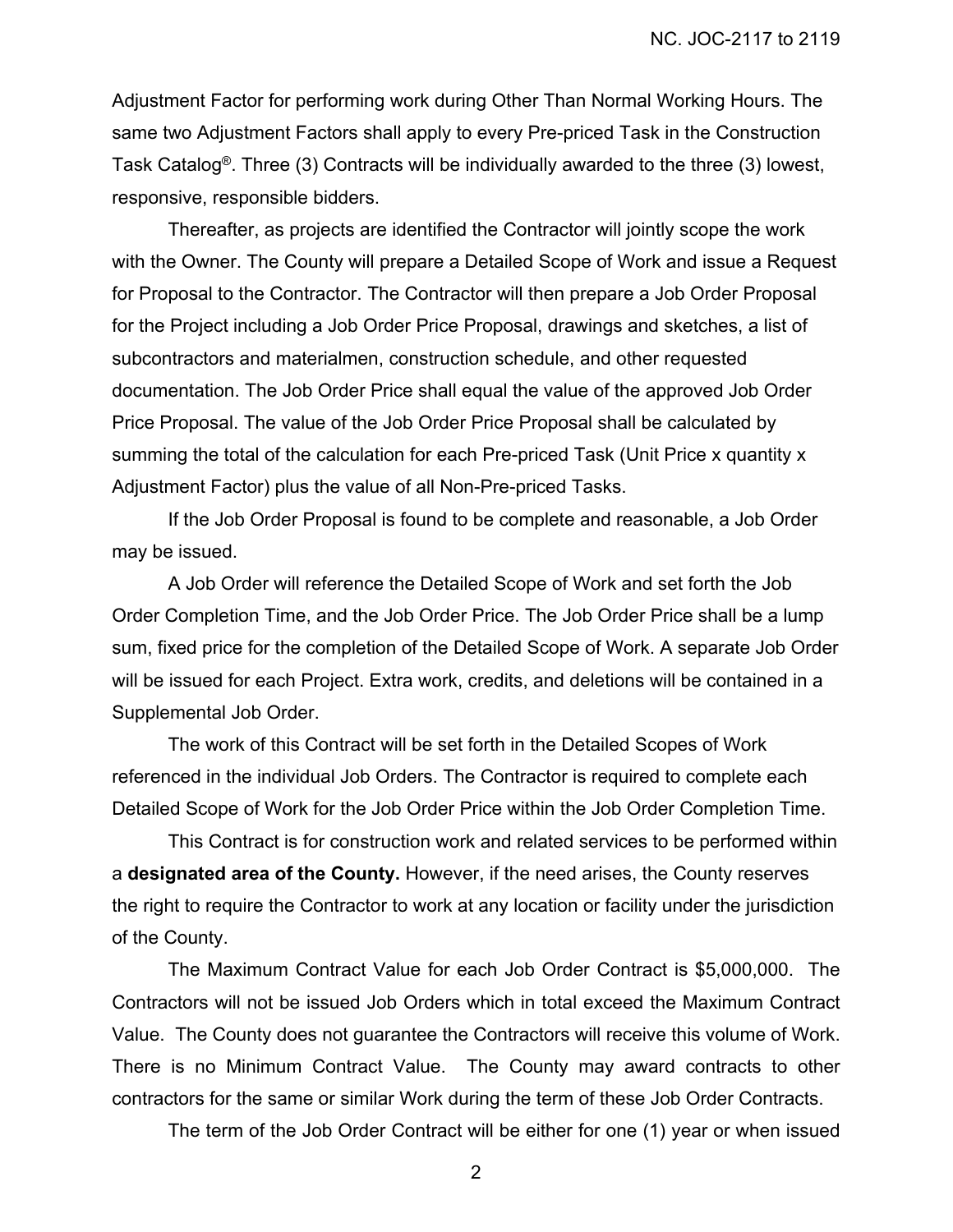Job Orders totaling the Maximum Contract Value have been completed, whichever occurs first. All Job Orders must be issued but not necessarily completed within one (1) calendar year of the commencement date of the Contract. All Job Orders issued during the term of this Contract shall be valid and in effect notwithstanding that the Detailed Scope of Work may be performed, payments may be made, and the guarantee period may continue, after such period has expired. All terms and conditions of the Contract apply to each Job Order.

There are two Adjustment Factors for this Contract. When preparing a Job Order Price Proposal, the Contractor shall select the appropriate Adjustment Factor for each task. The Normal Working Hours Adjustment Factor is for work performed between 8:00 AM and 4:30 PM, Monday thru Friday. Other than Normal Working Hours is for work performed outside of Normal Working Hours including all day Saturday, Sunday and County Holidays. The Other than Normal Working Hours Adjustment Factor must be equal to or greater than the Normal Working Hours Adjustment Factor.

All Unit Prices listed in the Construction Task Catalog® are priced at a net value of 1.0000. The Adjustment Factors shall be an increase or decrease to all the Unit Prices listed in the Construction Task Catalog®. For example, 1.1000 would be a 10% increase to the Unit Prices and 0.9500 would be a 5% decrease to the Unit Prices. Bidders who submit separate Adjustment Factors for separate Unit Prices will be considered nonresponsive and their bid will be rejected.

### **Bidders are advised of the following:**

- 1. Contractor should be placed on a Plan Holders List for bidding. To be placed on the Plan Holders List, the Contractor shall either:
	- a. Complete and sign the following Plan Holder's Affidavit by using the link below and you will receive a separate links for downloading an electronic copy of the Construction Task Catalogs® and Specifications for these Job Order Contracts for Engineering, Construction, Roads and Utilities Project No. JOC-2117, Project No. JOC-2118, and Project No. JOC-2119, including forms of proposal and Contract.

**https://publicworks.smcgov.org/JOCPlanHoldersAffidavitForm The Contractor is advised that the table should be received by the County no later than three (3) working days prior to the bid opening**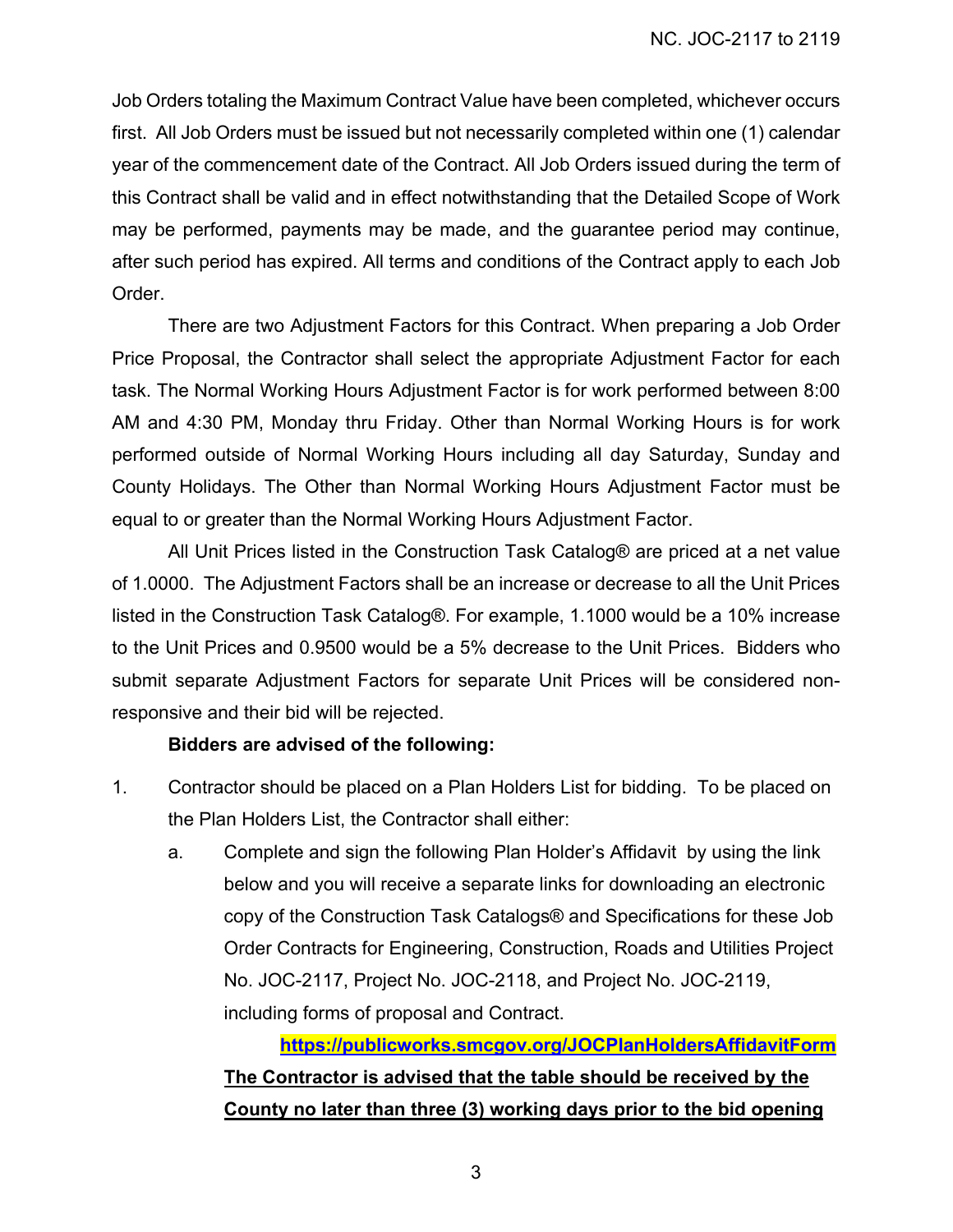# **date.**

b. If Construction Task Catalogs® and Specifications for these Job Order Contracts for Engineering, Construction, Roads and Utilities Project No. JOC-2117, Project No. JOC-2118, and Project No. JOC-2119 are obtained through a source other than those outlined in 1a and 1b above, complete and sign the following Plan Holder's Affidavit and return to the County by either PDF via email to jschabowski@smcgov.org or by fax at (650) 361-8220. The Contractor is advised that the table should be received by the County no later than three (3) working days prior to the bid opening date.

| <b>Plan Holder's Affidavit</b>                                  |                                                                                                                                                          |                                   |  |
|-----------------------------------------------------------------|----------------------------------------------------------------------------------------------------------------------------------------------------------|-----------------------------------|--|
| <b>Project Title</b>                                            | <b>Job Order Contracts for Engineering, Construction,</b><br>Roads and Utilities Project No. JOC-2117, Project No.<br>JOC-2118, and Project No. JOC-2119 |                                   |  |
| Project No.                                                     | <b>RU008</b>                                                                                                                                             | Project Engineer: John Schabowski |  |
|                                                                 |                                                                                                                                                          | <b>Project Manager: Wency Ng</b>  |  |
| Bid Open Date and Time: 2:30 p.m., Wednesday, February 17, 2021 |                                                                                                                                                          |                                   |  |
| Company<br>Name:<br><b>Mailing</b><br><b>Address:</b>           |                                                                                                                                                          |                                   |  |
| <b>Phone Number:</b>                                            |                                                                                                                                                          | <b>Fax Number:</b>                |  |
| <b>E-mail Address:</b>                                          |                                                                                                                                                          |                                   |  |
|                                                                 |                                                                                                                                                          |                                   |  |
| (Name and Title of Authorized Representative of Bidder)         |                                                                                                                                                          |                                   |  |
| (Signature of Authorized Representative of Bidder)              |                                                                                                                                                          |                                   |  |

(2) The Plan Holders List will be posted to the County of San Mateo's Public Works website two (2) working days prior to the bid open date.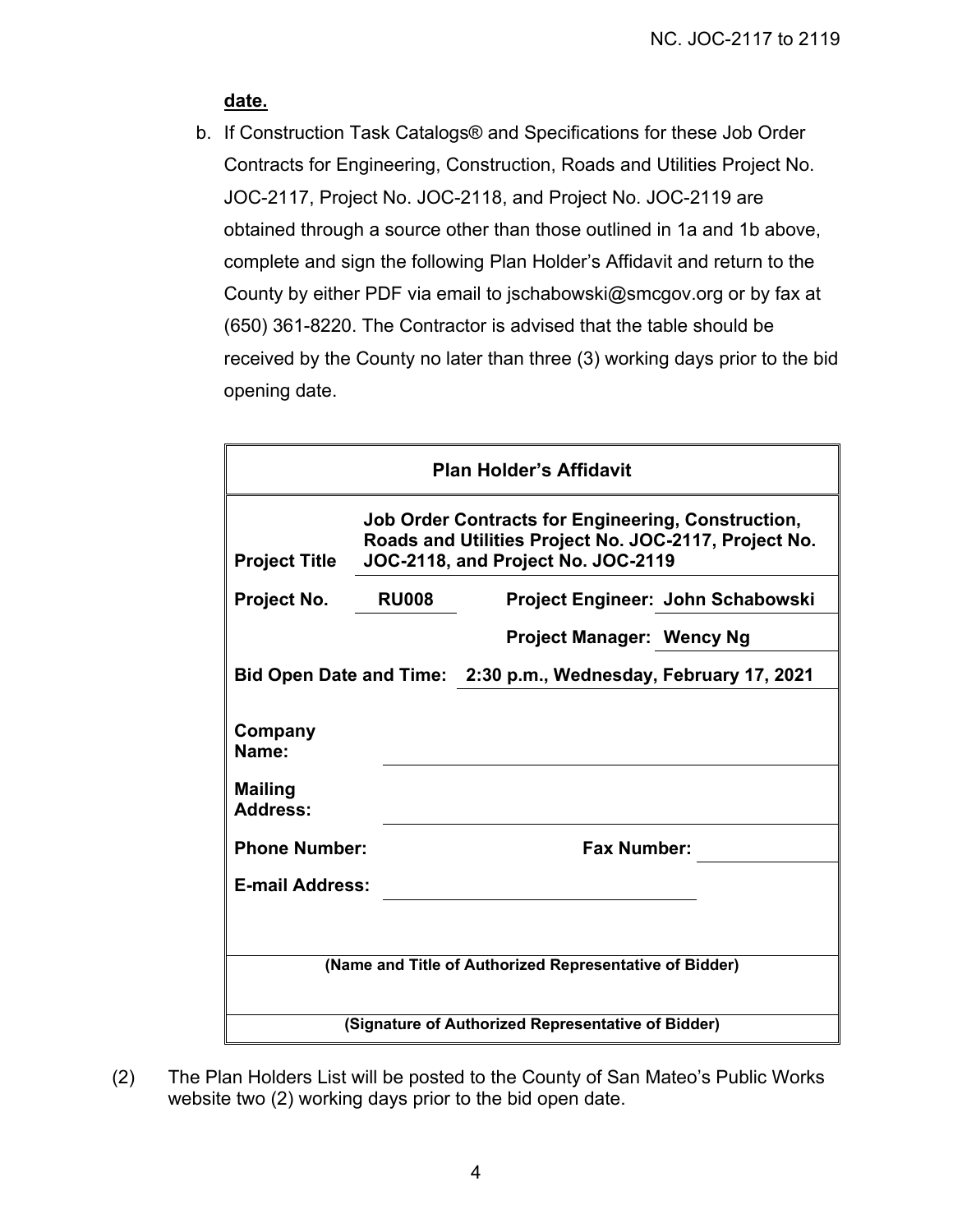- (3) It will be the Contractor's sole responsibility to ensure that they have received addendums, *if any,* which will be posted to the County of San Mateo's Public Works website on the same day issued. Said addendums will also be sent to all current plan holders and made available during purchase of Plans and Specifications.
- (4) The Owner selected The Gordian Group's (Gordian) Job Order Contracting (JOC) Solution for their JOC program. The Gordian JOC Solution<sup>™</sup> includes Gordian's proprietary JOC Software and eGordian® JOC Applications, construction cost data, and Construction Task Catalog®, which shall be used by the Contractor solely for the purpose of fulfilling its obligations under this Contract, including the preparation and submission of Job Order Proposals, Price Proposals, subcontractor lists, and other requirements specified by the Owner. **The Contractor shall be required to execute Gordian's JOC System License and Fee Agreement and pay a 1% JOC System License Fee to obtain access to the Gordian JOC Solution TM.**

The Public Works website will be updated as needed and can be accessed under the Departments tab found on the County of San Mateo website **(***www.smcgov.org***).** 

Payment to the Contractor for materials furnished and work completed shall be made by the County in accordance with Section 9 of the "Special Provisions" portion of these Contract Documents. Pursuant to Section 22300 of the Public Contract Code, Contractor may, upon his request and at Contractor's expense, substitute equivalent securities for any moneys retained from such payment for the fulfillment of the Contract.

An Initial Payment Bond and Performance Bond in the amount of \$1,000,000 each is required as security for the payment of all persons performing and furnishing materials in connection with this Contract. If the aggregate outstanding Job Orders issued under the contract exceeds \$1,000,000, increases in the Payment and Performance Bonds in increments of \$500,000 will be required such that the amount of the Payment and Performance Bonds are not less than one hundred percent (100%) of the outstanding aggregate Job Orders issued, which bonds shall remain in force for the duration and until completion of any outstanding Job Order. At no time may the sum of outstanding Job Orders exceed the amount of the Payment and Performance Bonds.

An outstanding Job Order shall be considered as any Job Order issued under this contract for which a Notice of Completion has not yet been filed.

"Payment" and "Performance" Surety Bonds have been approved as to form by County Counsel, of which samples of same are attached as Appendix C in the Special Provisions.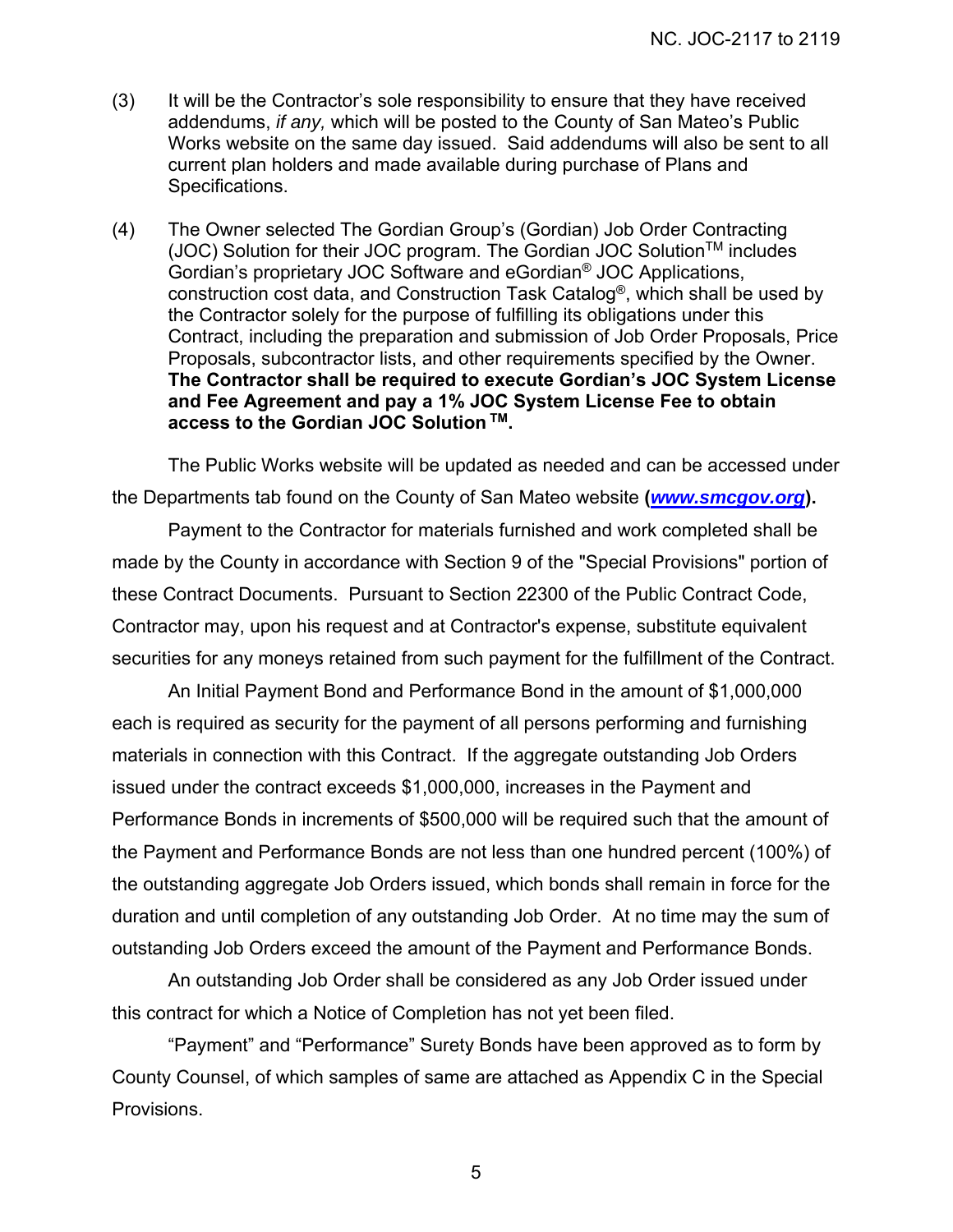Pursuant to Section 1773 of the Labor Code, prevailing wage rates in the County have been established by the California Department of Industrial Relations, and copies are available in the office of the Director of Public Works. Said prevailing wage rates shall be made available to any interested party on request, and the successful Bidder shall post a copy of the wage rates at the job site.

**When applicable, both Contractor and Subcontractor hereby agrees to pay not less than prevailing rates of wages and be responsible for compliance with all the provisions of the California Labor Code, Article 2-Wages, Chapter 1, Part 7, Division 2, Section 1770 et seq and Section 1810 et seq. A copy of the prevailing wage scale established by the Department of Industrial Relations is on file in the office of the Director of Public Works, and available at www.dir.ca.gov/DLSR or by phone at 415-703-4774. California Labor Code Section 1776(a) requires each contractor and subcontractor keep accurate payroll records of trades workers on all public works projects and to submit copies of certified payroll records upon request.** 

**Additionally, pursuant to State Senate Bill SB 854 (Stat. 2014, chapter 28), effective January 1, 2015:** 

- **1. No contractor or subcontractor may be listed on a Job Order Contract bid proposal for a public works project (submitted on or after March 1, 2015), unless registered with the Department of Industrial Relations pursuant to Labor Code section 1725.5 [with limited exceptions from this requirement for bid purposes only under Labor Code section 1771.1(a)].**
- **2. No contractor or subcontractor may be awarded a Job Order Contract for public work on a public works project (awarded on or after April 1, 2015), unless registered with the Department of Industrial Relations pursuant to Labor Code section 1725.5.**
- **3. This Project is subject to compliance monitoring and enforcement by the Department of Industrial Relations.**

Wage rates for overtime shall be paid at not less than one and one-half (1-1/2) times the above rates. Wage rates for Sundays and holidays shall be paid at not less than two (2) times the above rates.

The holidays upon which such rates shall be paid shall be all holidays recognized in the collective bargaining agreement applicable to the particular craft, classification, or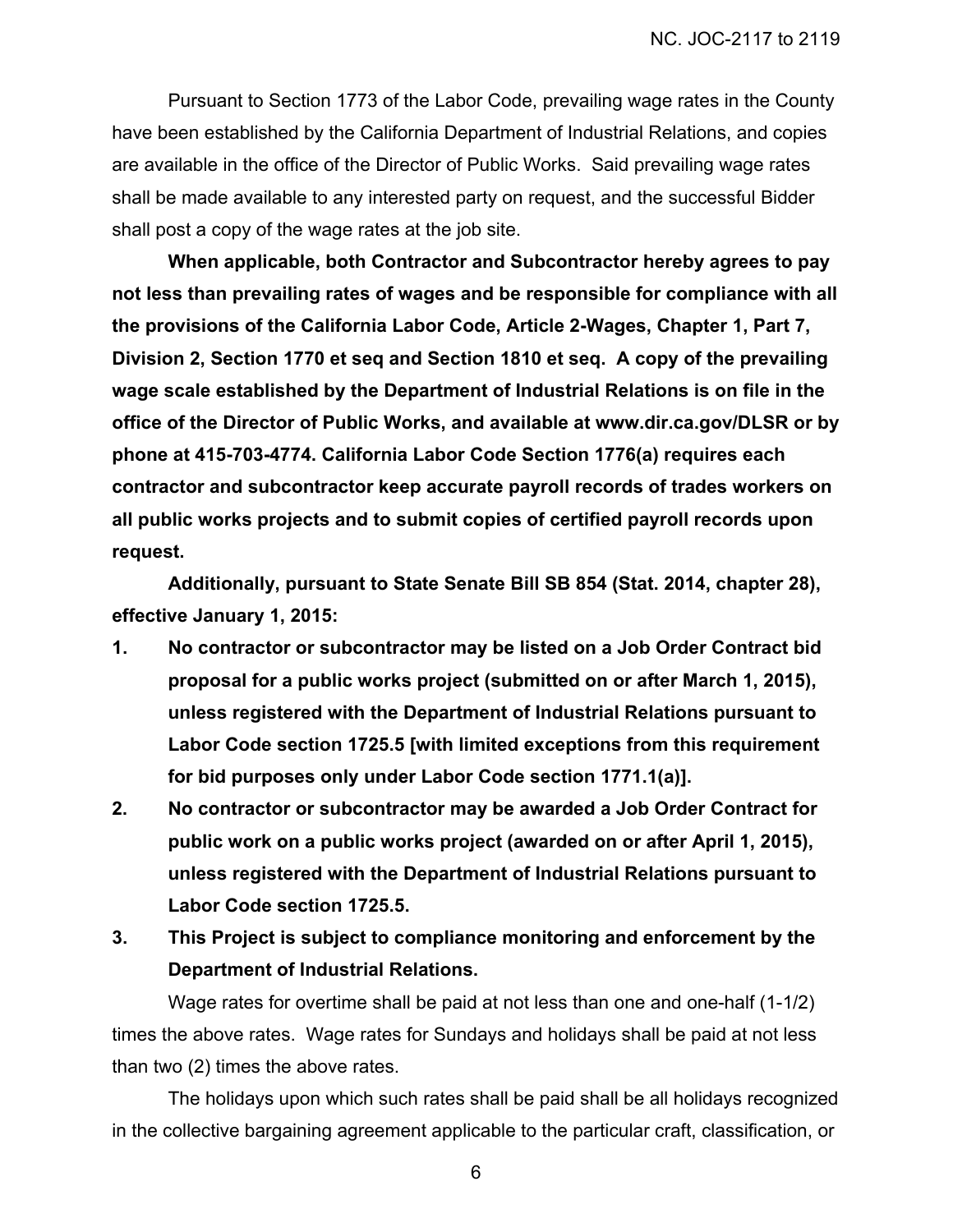type of worker employed on the Project.

It is the policy of the County that Contractors on public projects employ their workers and craftsmen from the local labor market whenever possible. "Local Labor Market" is defined as the labor market within the geographical confines of the County of San Mateo, State of California. Consistent with this policy, the Contractor is requested to employ craftsmen and other workers from the local labor market whenever possible to do so.

Each bidder shall submit with the bid, Certificates of Compliance and Intent on a form provided in the "Proposal" section of these Contract Documents, a certificate that bidder is in compliance with the provisions of the Equal Employment Opportunity Requirement of Executive Order 11246, Title VII of the Civil Rights Act of 1964, the California Fair Employment and Housing Act and any other federal, state and local laws and regulations relating to equal employment opportunity. With the execution of said certificates, bidder also agrees that bidder will maintain or develop and implement, during the course of the work concerned, a program of hiring and employment, conducted without regard to race, religion, color, national origin, ancestry, sexual orientation, or sex of the applicants. With this certification, bidder shall submit any and all information that may be required by the County in connection with the particular project.

Each bidder is hereby notified of Section 9204 and Section 20104 et seq. of the Public Contract Code as those Sections (attached hereto as Appendix E) relate to resolution of construction claims, and to Section 3186 of the Civil Code, as amended January 1, 1999 with regard to stop notices and public entity's rights to retain monies in order to provide for that entity's reasonable cost of litigation. The bidder is further notified that all provisions of Section 9204 and 20104 et seq. of the Public Contract Code and Section 3186 of the Civil Code, as outlined above shall be considered as incorporated into and become an integral part of these specifications.

Questions relating to equal employment should be directed to the County of San Mateo Department of Public Works, Equal Employment Opportunity Program, 555 County Center, 5<sup>th</sup> Floor, Redwood City, California, 94063-1665, telephone (650) 363-4100.

Additional technical questions should be directed to the office of the Director of Public Works, 555 County Center, 5<sup>th</sup> Floor, Redwood City, California, 94063-1665,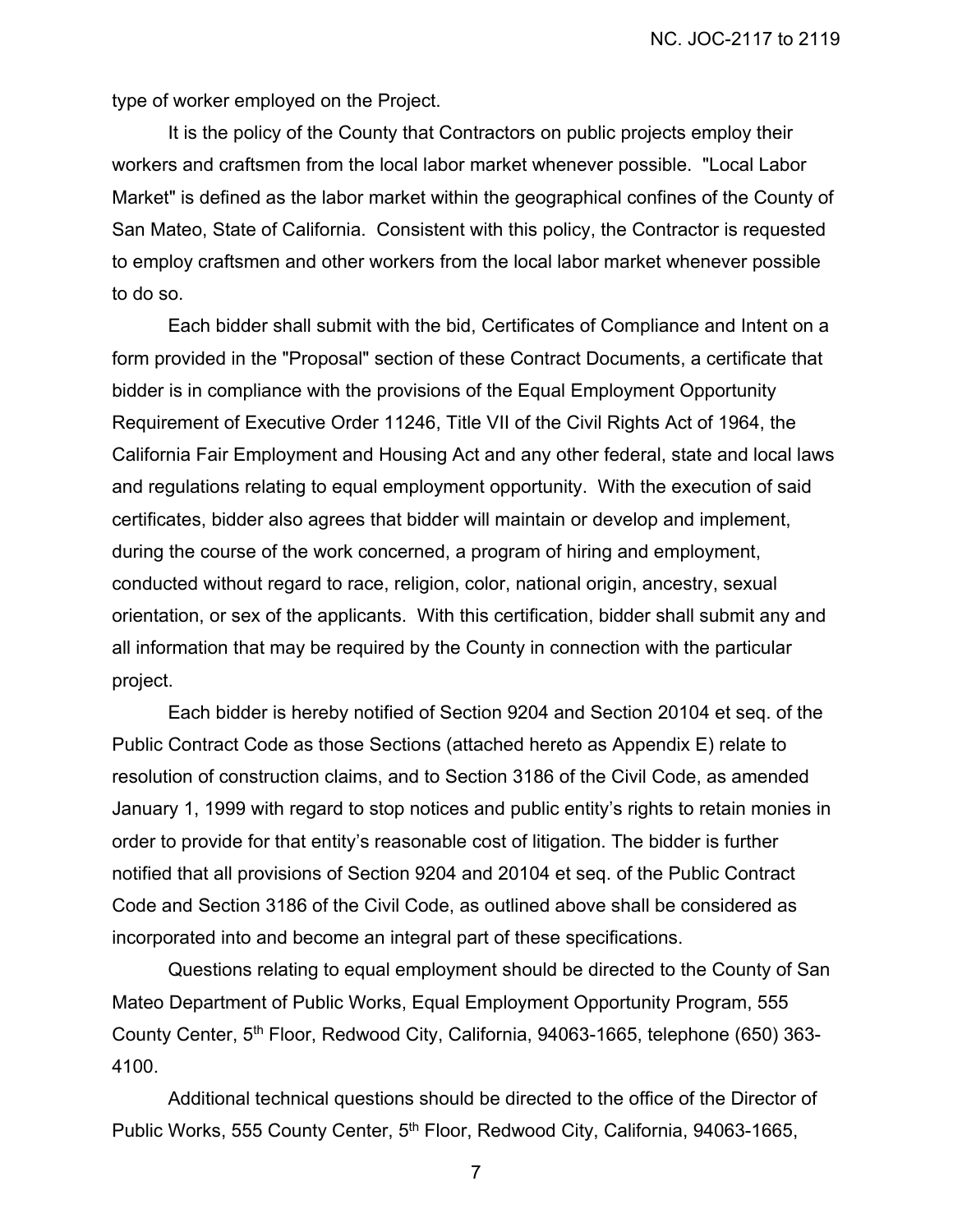NC. JOC-2117 to 2119

telephone (650) 363-4100 or email John Schabowski (jschabowski@smcgov.org) or Wency Ng (wng@smcgov.org).

 The Contractor shall possess a valid Class A license or a combination of Class C licenses that are applicable for the majority of the work at the time this contract is awarded. No Contract will be awarded to a Bidder who is not licensed as required by laws of the State of California.

**The Contractor is advised that a virtual informational pre-bid conference will occur on February 11, 2021 at 2:00PM and shall take place virtually via Zoom meeting. To join the Zoom Meeting follow the link:** 

**https://zoom.us/j/91651728276?pwd=VUR0em1zOU5SdHQ4cXVRdlRkQVlxZz09**

**Meeting ID: 916 5172 8276** 

**Passcode: 882687** 

```
One tap mobile 
+16699006833,,91651728276# US (San Jose) 12532158782,,91651728276# US 
+(Tacoma)
```
**Dial by your location +1 669 900 6833 US (San Jose) +1 253 215 8782 US (Tacoma) +1 346 248 7799 US (Houston) +1 301 715 8592 US (Washington D.C) +1 312 626 6799 US (Chicago) +1 929 205 6099 US (New York) Meeting ID: 916 5172 8276 Find your local number: https://zoom.us/u/abejpqWiav** 

**The Contractor is strongly encouraged to participate in this meeting to ensure they have a full and clear understanding of the Job Order Contracting process prior to bidding.** 

Bidders shall submit a single bid for all three of the contracts, however only one contract may be awarded to any bidder.

The apparent three (3) lowest responsive and responsible bidders may be individually awarded a JOC contract; and each responsive and responsible bidder being awarded a contract being excluded from consideration for each successive contract.

The County of San Mateo may award up to three individual contracts but reserves the right to reject any and all bids, alternate bids, or unit prices and waive any irregularities in any bid received.